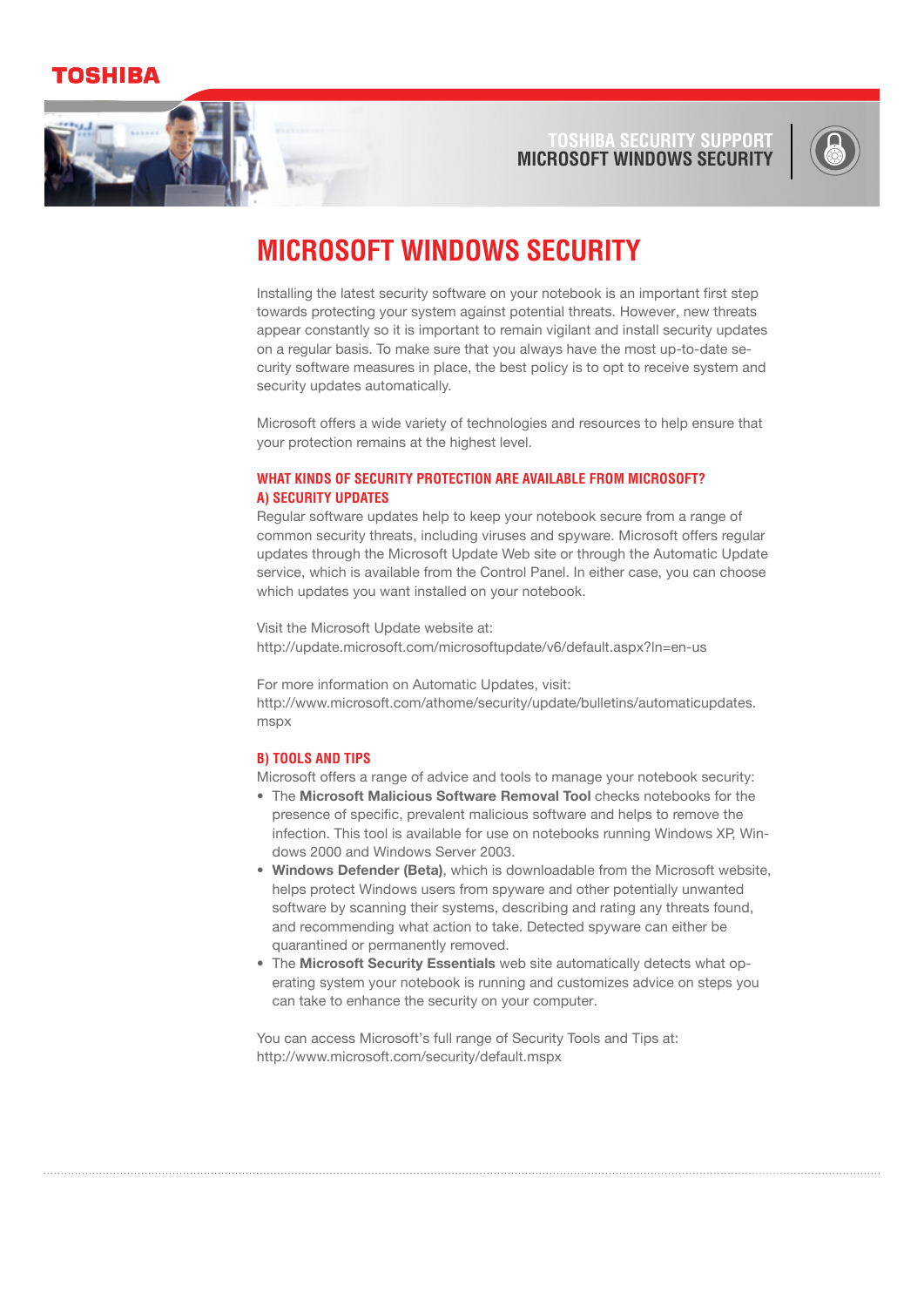## OSHIBA



#### **Microsof Toshiba t windows securi ty SUPPOR**



#### **c) Microsoft Security Response Center (MSRC)**

The Microsoft Security Response Center is focused on helping customers resolve security vulnerabilities and incidents. The team of Microsoft experts who make up the MSRC are constantly monitoring and analyzing potential security issues that come to their attention through various channels. They then use leading technology to develop and deliver quality security updates, tools and prescriptive guidance on a monthly basis.

For more information on MSRC, please visit: <http://www.microsoft.com/security/msrc/default.mspx>

### **Windows XP Service Packs**

Windows XP Service Packs contain a bundle of updates that provide convenient, all-in-one access to the most current drivers, tools, security updates, patches and customer-requested product changes.

#### **What is Windows XP Service Pack 2?**

Windows Service Pack 2 is the latest Service Pack for the Windows XP operating system. With a strong focus on security, it is one of the most important service packs ever released. By installing Windows SP2, you get enhanced security protection through the new Security Center, which offers Windows Firewall, Automatic Updates, Virus Protection and the Internet Explorer (IE) Pop-up Blocker.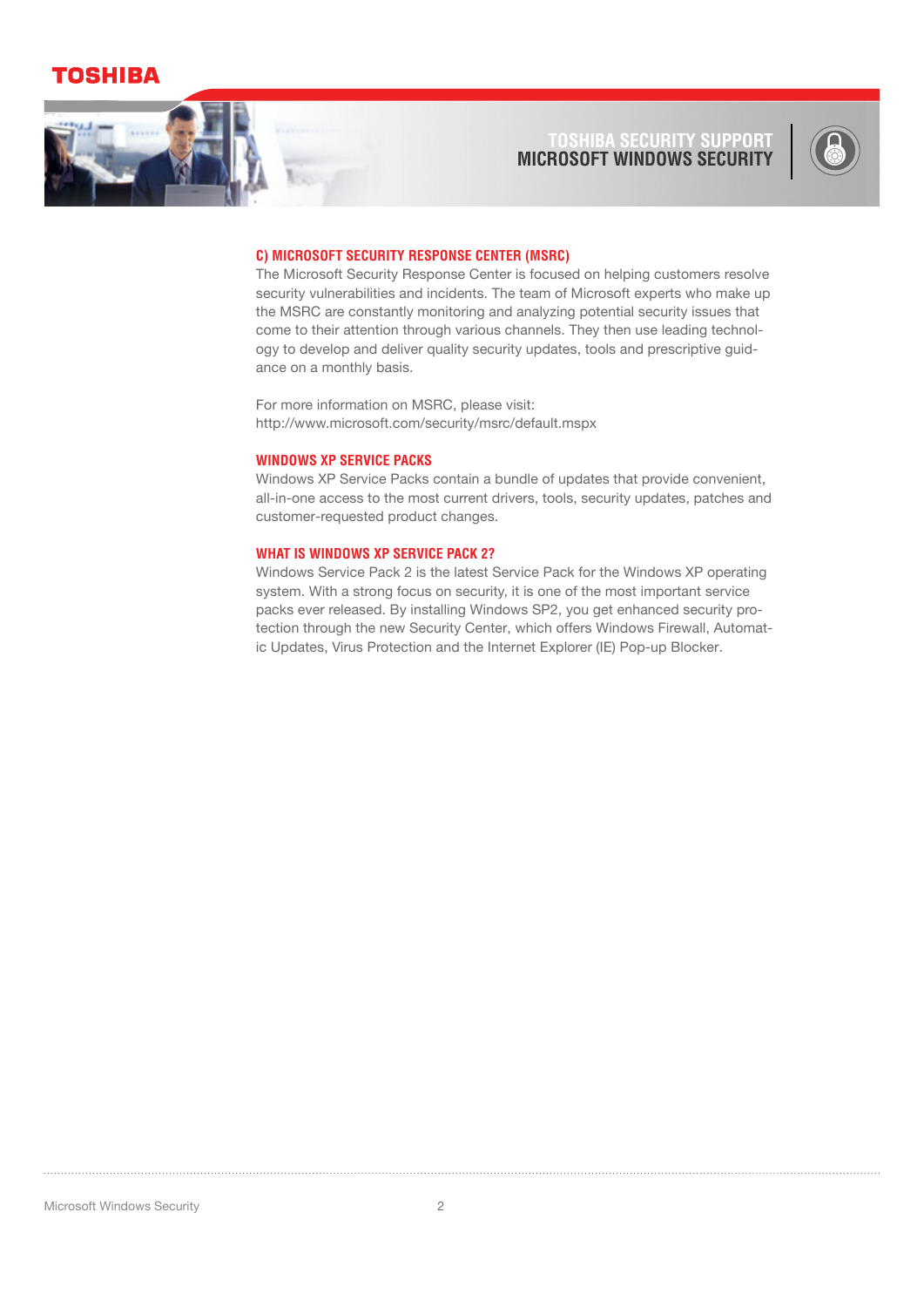### **OSHIBA**



**Microsof Toshiba t windows securi Security Suppor**



#### **Why do I need Windows XP SP2?**

| <b>FEATURE</b>                           | <b>BENEFIT</b>                                                                                                   |
|------------------------------------------|------------------------------------------------------------------------------------------------------------------|
|                                          |                                                                                                                  |
| Unsafe attachment<br>alerts              | • Guard your notebook against viruses spread through IE,<br>Outlook Express and Windows Messenger                |
| Enhanced security<br>settings            | • Protect your privacy by protecting your notebook against<br>files and content downloaded via Internet Explorer |
| Download monitoring                      | • Warns you about potentially harmful downloads with the<br>option to block malicious files                      |
| IE Pop-up Blocker                        | • Helps reduce unwanted ads and content that pop-up while<br>browsing                                            |
| <b>Built in Windows</b><br>Firewall      | • Protects against viruses and worms                                                                             |
| <b>Windows Security</b><br>Center        | • Provides convenient, single source security viewing and<br>management                                          |
| <b>Automatic Updates</b><br>enhancements | • Simplify the process of keeping your notebook updated                                                          |
| <b>Outlook Express</b><br>improvements   | • Help reduce unwanted email                                                                                     |
| Add-On Manager                           | • Lets you view and control add-ons in Internet Explorer to<br>reduce potential for bothersome crashes           |
| Improved wireless<br>support             | • Simplifies the process of finding and connecting to wireless<br>networks, no matter where you are              |

### **How do I get Windows SP2?**

It's as easy as visiting the links below:

- **Toshiba Microsoft Service Pack support in English: •** [http://eu.computers.toshiba-europe.com/cgi-bin/ToshibaCSG/generic\\_content.](http://eu.computers.toshiba-europe.com/cgi-bin/ToshibaCSG/generic_content.jsp?service=EU&ID=0000000155aaa) [jsp?service=EU&ID=0000000155aaa](http://eu.computers.toshiba-europe.com/cgi-bin/ToshibaCSG/generic_content.jsp?service=EU&ID=0000000155aaa)
- **Microsoft Update Support: •**[http://update.microsoft.com/microsoftupdate/v6/muoptdefault.aspx?ln=en&ret](http://update.microsoft.com/microsoftupdate/v6/muoptdefault.aspx?ln=en&returnurl) [urnurl](http://update.microsoft.com/microsoftupdate/v6/muoptdefault.aspx?ln=en&returnurl)[=http://update.microsoft.com/microsoftupdate/v6/default.aspx?ln=en-us](http://update.microsoft.com/microsoftupdate/v6/default.aspx?ln=en-us)